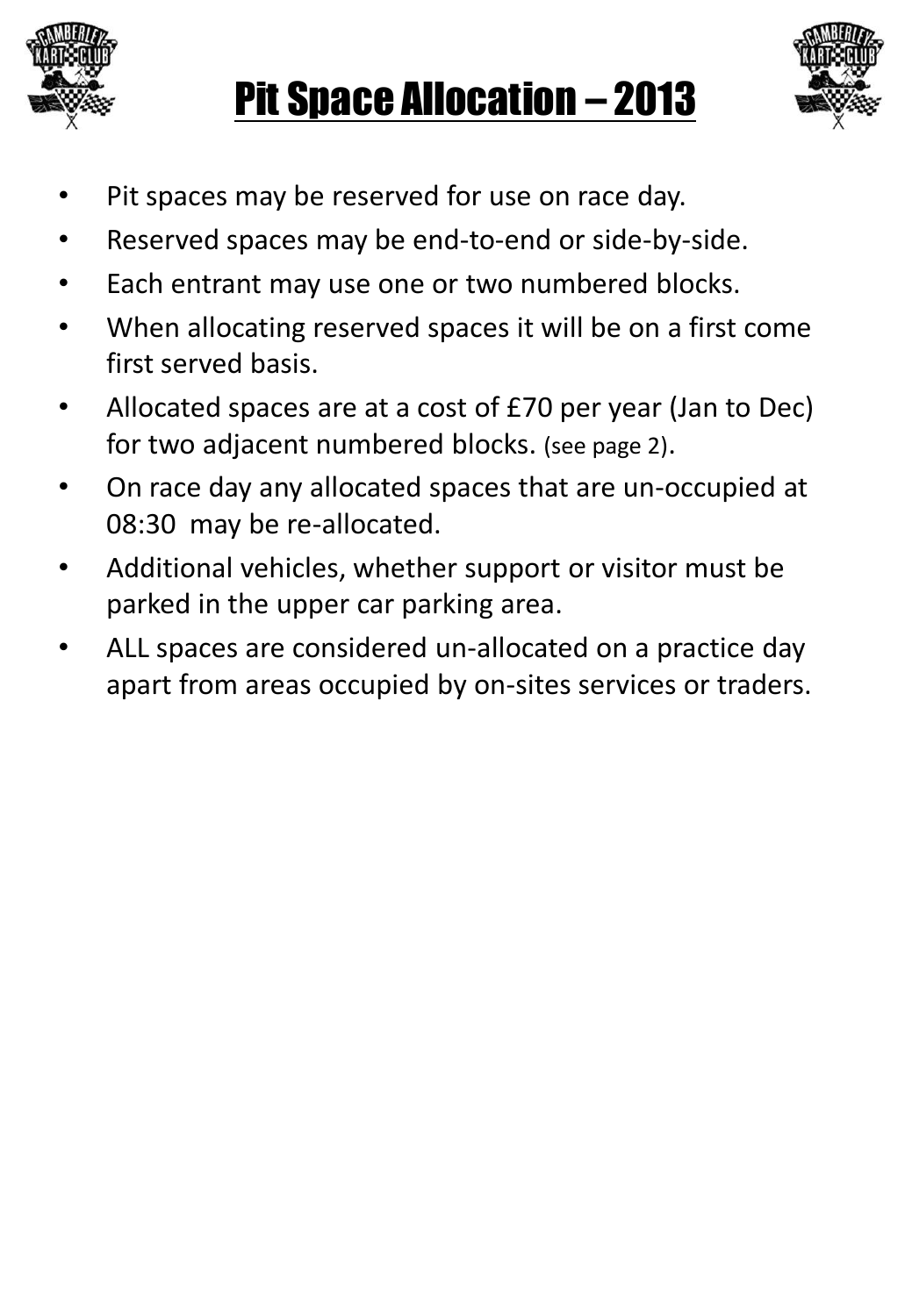

## Pit Space Map – 2013



**Parc**

**Ferme**

**35a**

**35b**

**36a**

**36b**

**37a**

**37b**

**38a**

**38b**

NOT to scale **Engine Run Engine Run Keep Clear Bay Bay Keep Clear Keep Clear Keep Clear** Signing-On Office **Toilets Signing-On Office 1a 1b 2a 2b 3a 3b 4a 4b 5a 5b 6a 6b Dummy Grid** Upper parking area Upper parking area **7a 7b 8a 8b 9a 9b 10a 10b 11a 11b 12a 12b Keep Clear 13a 13b 14a 14b 15a 15b 16a 16b 17a 17b 18a 18b Keep Clear Toilets Entrance 19a 19b 20a 20b 21a 21b 22a 22b 23a 23b 24a Keep Clear Keep Clear 25a 25b 26a 26b 27a 27b 28a 28b 29a 29b Keep Clear** Upper **Refreshments Refreshments** parking area **30a 30b 31a 31b 32a 32b 33a 33b 34a 34b Keep Clear Keep Clear Keep Clear Keep Clear**

**Keep Clear Keep Clear**

**Keep Clear**

**Keep Clear**

**Keep Clear** 

**Keep Clear**

**Keep Clear**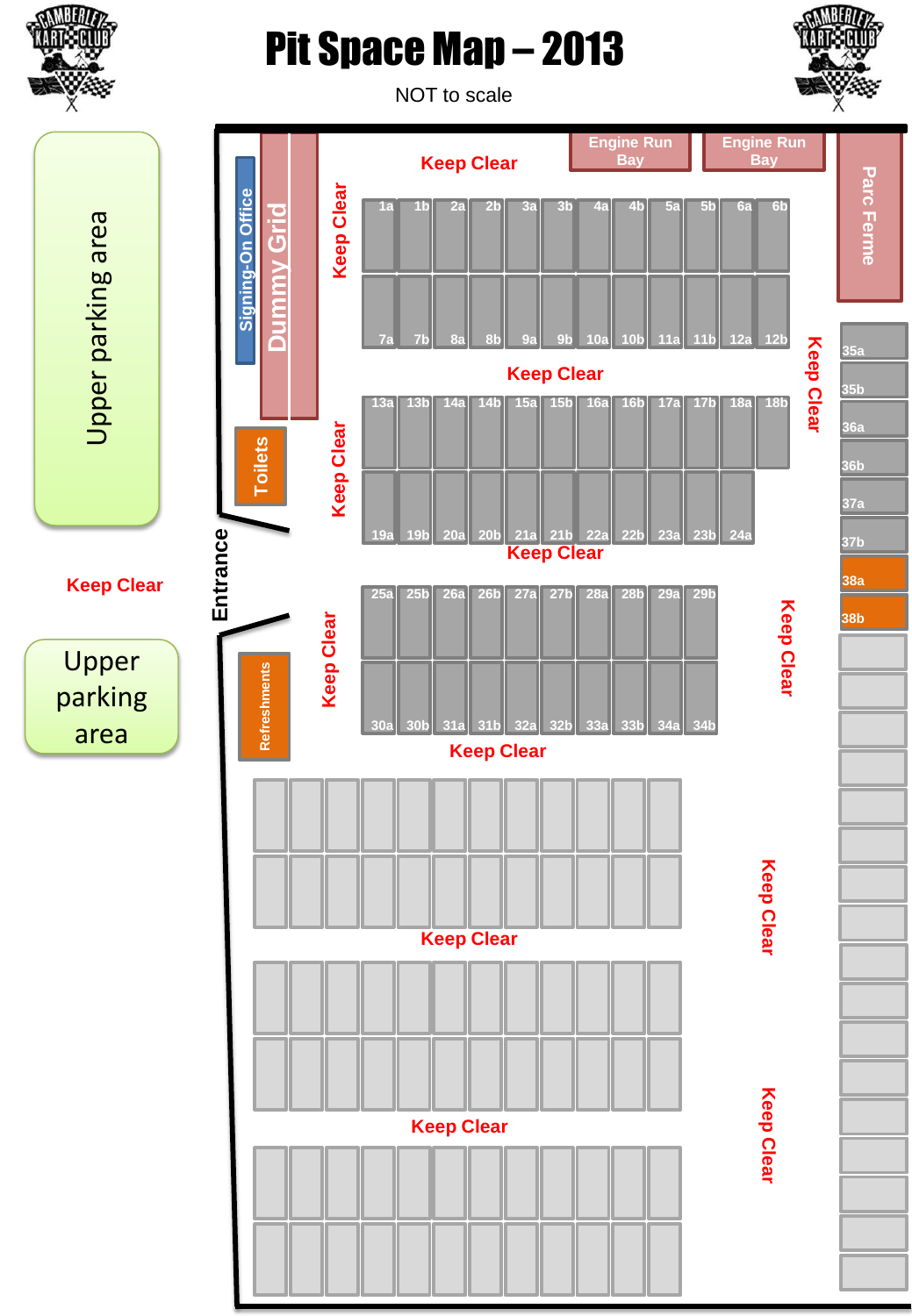

**Dummy Grid** 

**Toilets Signing-On Office**

Signing-On Office

## Pit Space Allocation – 2013

As at 21st January 2013, 18:00



## Additional un-allocated pit spaces



Key to colour coding of spaces:



**Refreshments**

**Refreshments** 

Entrance

**Toilets**